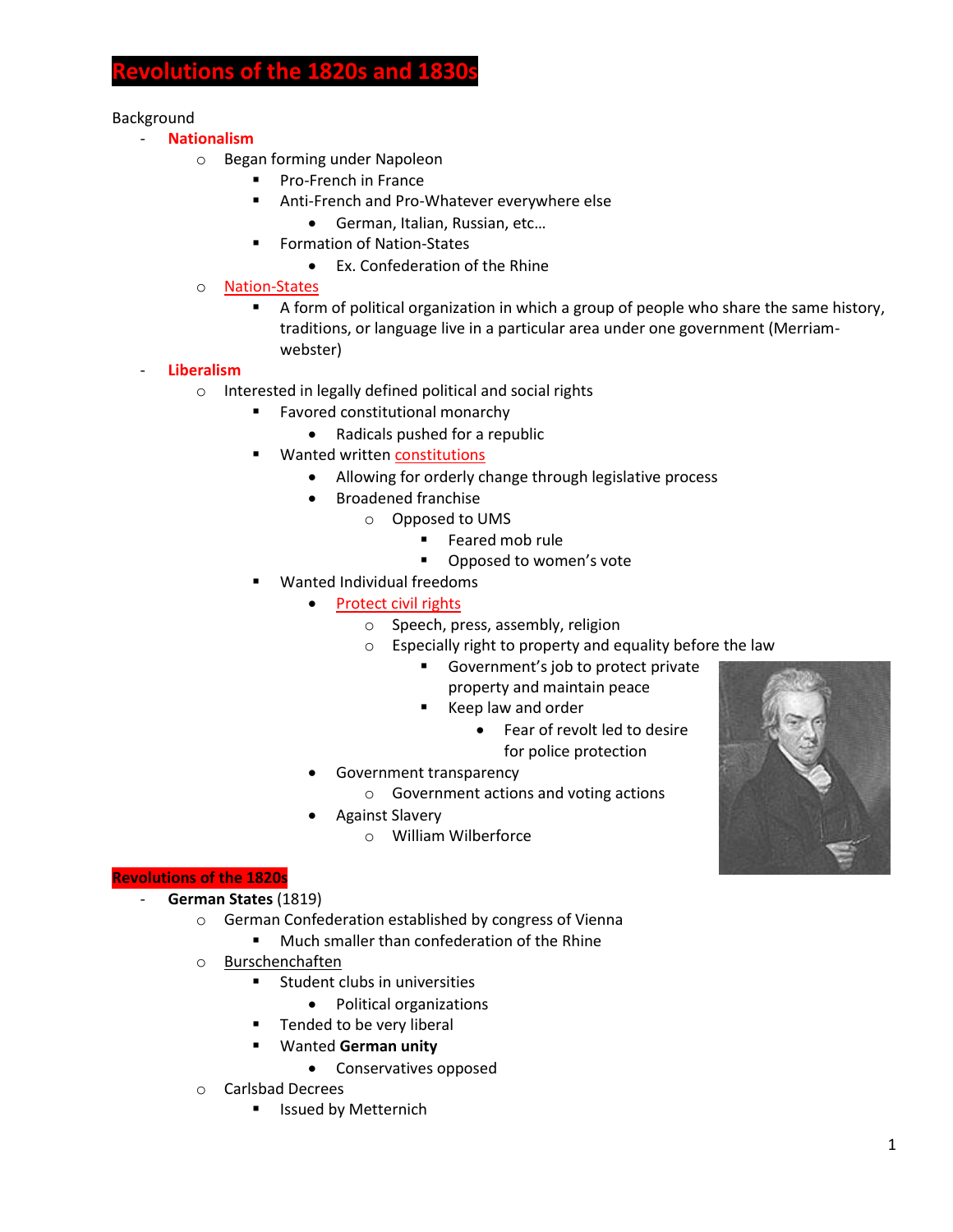- Weakened Burschenhaften
	- Imposed censorship
	- Dissolved Organizations
	- Fired liberal instructors
- o Result
	- **Fails: Germany remains firmly in hands of Conservatives**
- **Spain** (1820)
	- o King Ferdinand returned to throne after Congress of Vienna
		- Helped re-establish conservatives to power
	- o Army led revolt versus Ferdinand
		- **Led to public revolt** 
			- Congress of Vienna steps in
				- o Congress of Verona allows French to put down revolt
			- **Spread to colonies** 
				- **•** Simon Bolivar
					- $\circ$  Early 19<sup>th</sup> Century South American ruler
					- o Helped free Venezuela, Colombia, Ecuador, Peru, and Bolivia
				- Jose de San Martin
					- o Worked with Bolivar
						- **Trained by Spanish and fought in Peninsular War**
					- o Helped liberate Argentina, Chile, and Peru
				- Mexican War of Independence
					- o Started by Father Miguel Hidalgo in 1810
					- o Mexico Independent by 1821
	- o Results
		- **E** Liberals wiped out in Spain
			- Success for conservatives
		- South American Independence
			- Almost complete loss of Spanish Empire
- **Italian States** (1820)
	- o Carbonari
		- "Carbon Burners"
			- Liberals
		- Congress of Troppeau
			- Congress of Vienna empowered Austrians to put down revolt
	- o Result
		- **Failed: Victory for the Congress of Vienna in maintaining status quo**
- **Russia** (1825)
	- o Death of Alexander I
		- **Crown passed to Nicholas I** 
			- Very conservative
			- Upset liberals
	- o Decembrist Revolt
		- **E** Liberal army officers supported Constantine
			- Nicholas' brother
			- Felt they could control him easily
	- o Result
		- **Failed: Killed all involved in Decembrist Revolt**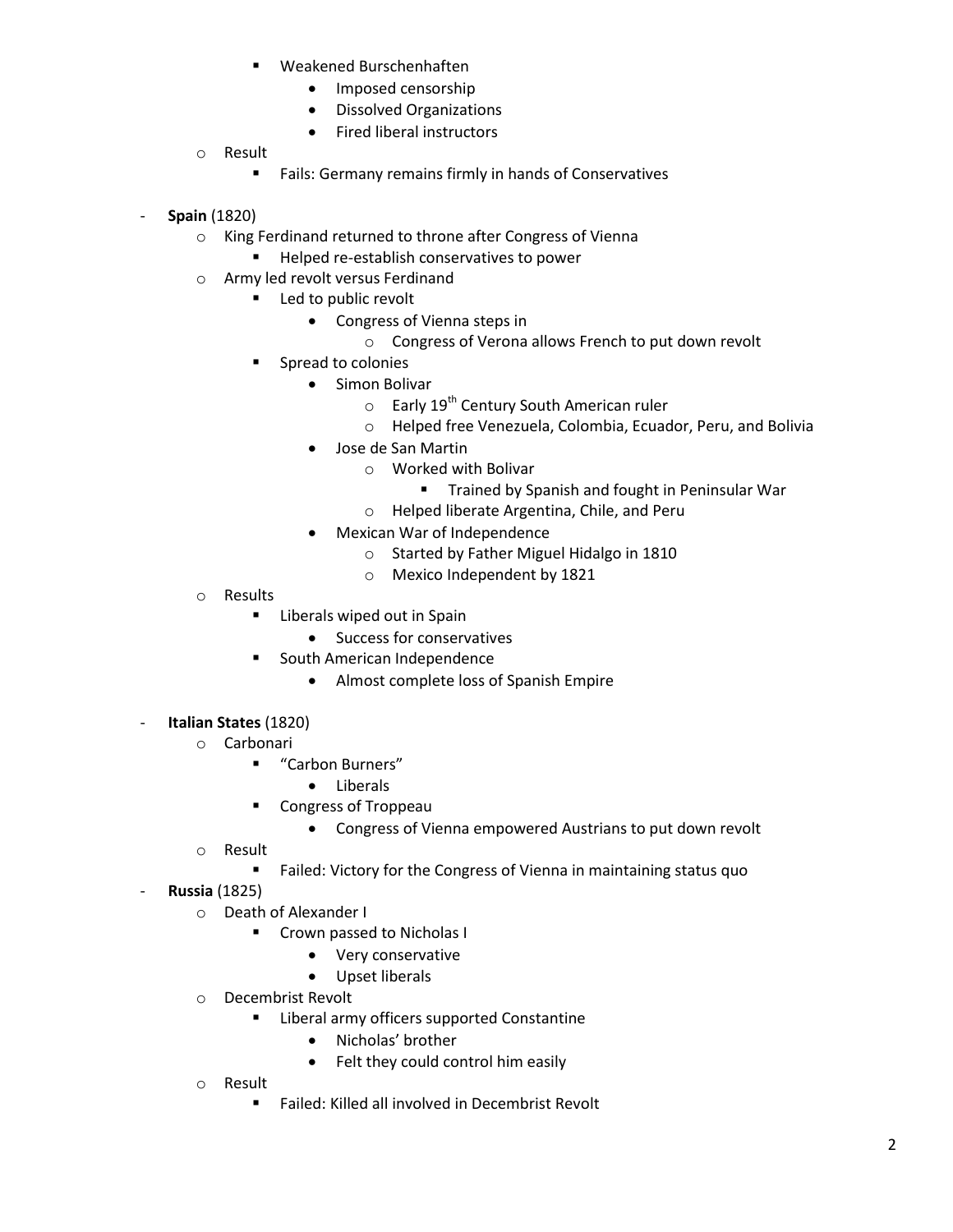#### - **Greece** (1821)

- o Greek rebels vesus Turkish rule
	- **Greeks wanted independence**
- o Alexander Yipsilantis
	- Founder of *Society of Friends*
		- Liberal Nationalist
- o Congress of Vienna
	- Condemned insurrection at first but later supported
		- Did not like Turks
			- o Saw them as uncivilized savage infidels
		- Did not approve rebellion
			- o Too liberal
		- Greek cause popular internationally
			- o Romantic artists supported Greek Independence
				- **Massacre at Chios**
					- **•** Eugene Delacroix
					- Vivid colors, strong emotional piece

- o Results
	- Succeeded: Turks defeated at Battle of Navarino by international forces
		- Greek Independence in 1821
	- Congress system shattered
		- Un-successful at preventing spread of liberalism
			- o Victory spurs on future revolts

#### **Revolutions of the 1830s**

- **France**
	- o Louis XVIII
		- **Gained power after expulsion of Napoleon**
		- Very old
		- **Very Cautious** 
			- Conservative, but wanted to keep head
		- Signed charter
			- Constitutional monarchy
			- Two house Legislature
			- Freedom of press, religion
			- Upholds Napoleon's code and concordat
	- o Charles X
		- $-1824-1830$
		- **Brother of Louis XVI and Louis XVIII**
		- **More conservative** 
			- Censorship
			- Church controlled education
			- Give land back to nobles
		- July Ordinances
			- Disenfranchised ¾ of the voters
			- More conservative legislature

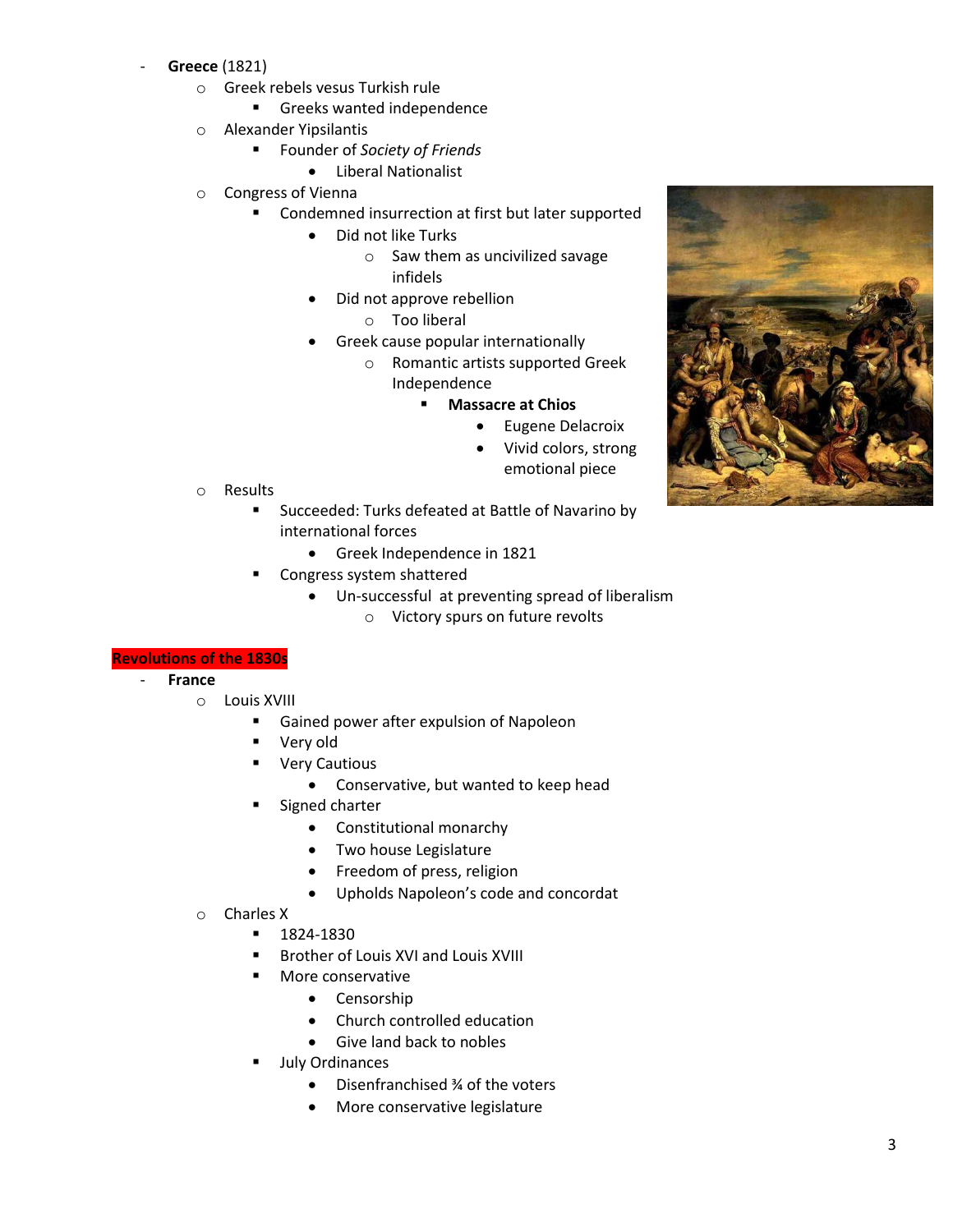- July Revolution of 1830
	- Public outbreak
		- o Fighting in the streets
	- Charles X scared and left
		- o Louis Philippe became ruler
		- o Bourbon dynasty ended
- o Louis Philippe
	- **Establishes Orleanist branch of Bourbon family** 
		- No immediate relatives to Bourbons
	- "**July Monarch**"
		- **•** Businessman king
			- o Wore a business suit and carried an umbrella
		- Accepted charter
			- o Relatively liberal
			- o Doubled the vote
	- Opposition
		- Republicans
			- o June Rebellion (1832)
				- **EXTEND Attempt to reverse July Monarchy**
				- **Popularized by Victor Hugo**
		- UMS supporters
		- The Poor
	- Victory for the liberals
		- "Dike and Flood"
			- o France is the Dike
			- o Flood is liberals in other nations

- **Belgium**
	- o Part of Netherlands
		- **•** Differences in language, religion
	- o Belgian independence in 1830
- Switzerland
	- o Liberal cantons versus conservative cantons
	- o Liberals won (18450
		- **Semi-successful**
- Poland
	- o Independence from Russia
		- **Nationalistic**
	- o Led by tiny middle class
		- **F** Thinking France and Britain would help them
	- o Failed
		- **Horribly, horribly, failed**
- Italy, Spain, Germany
	- o Failed, Failed, and Failed

#### **Crisis and Compromise in England**

#### **The English Anomaly**

- Able to avoid major revolution in 19<sup>th</sup> century
	- o Signs of dissatisfaction
	- o Slight popular unrest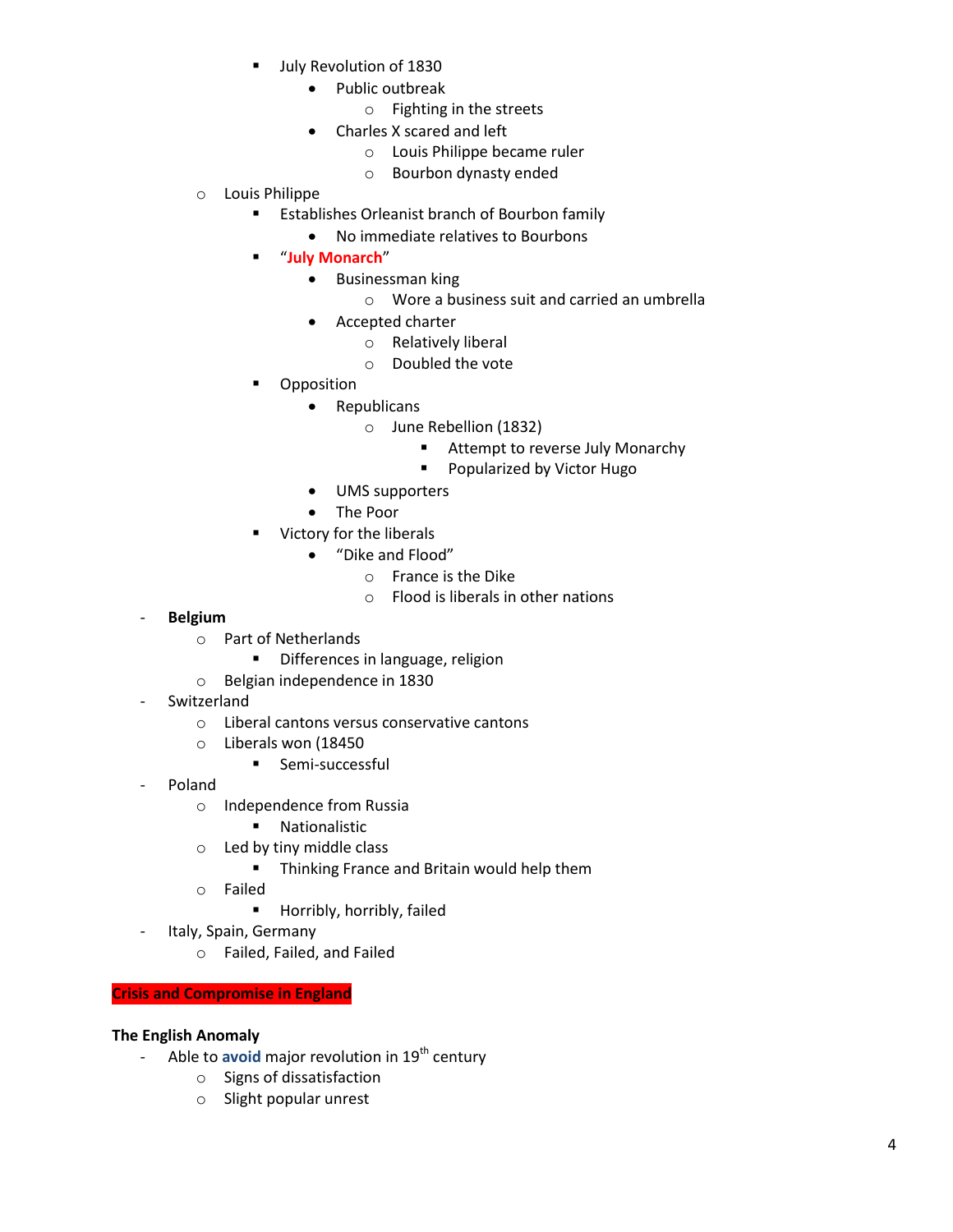- Grain riots
	- Bad Harvests
	- High Prices
- Working class unrest
	- Demanding rights
		- Luddites
			- o Working class who destroyed machines
- o Old fashioned political systems

## **Peterloo Massacre**

- 1819
- Mass meeting at St Peter's Fields
	- o Near Manchester
	- o 50,000 in attendance
- Liberal demonstration
	- o Freedom of assembly
- Got out of control
	- o Police fire on demonstrators
	- o Arrest and violence
	- o 11 killed
		- **Hundreds wounded**
	- o "Massacre of the poor"
	- o As bad as it got
- **Response** 
	- o **Six Acts**
		- **Repressive**
		- Banned demonstrations
		- Suspended habeas corpus
		- **Restricted press**
	- o Government compromise
		- Fear of violence and civil war
		- **Ease political tension**
		- **Slow and steady**
	- o Reforms led to idea of *liberal consensus*
		- Government should make reforms to help the people
		- **Victorian Ideals**

#### **Early Reforms**

- Repealed Test and Corporation acts
	- o 1828
	- o No longer required to be Anglican to hold specific positions
- Catholic Emancipation Act
	- o 1829
	- o Removed legal restrictions on Catholics
- **Electoral Reforms**
	- o Unequeal electoral districts
	- o Rotten boroughs
		- **Old voting districts**
		- Very little population but representation
		- Cities had high populations but no representatives

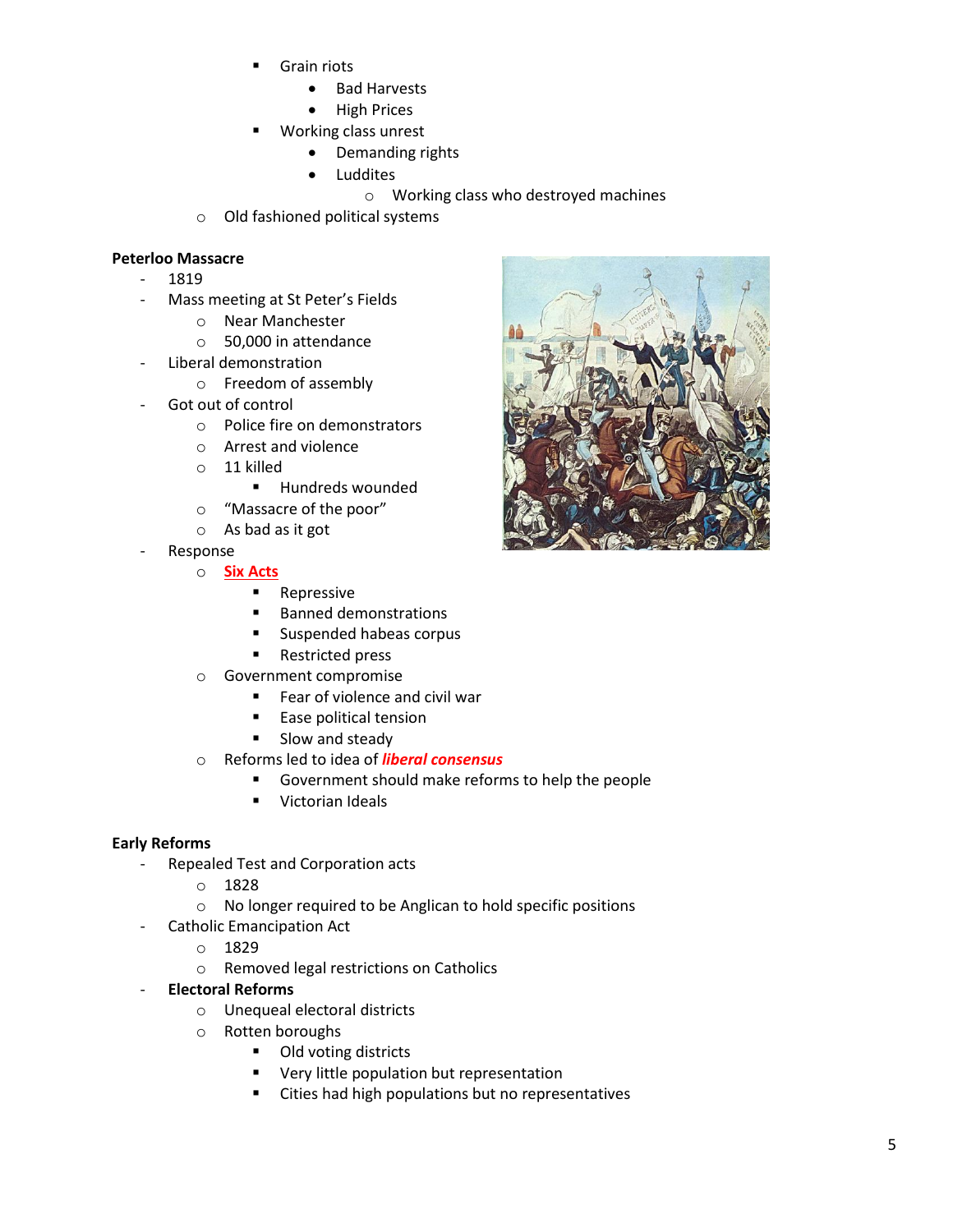- o Pocket boroughs
	- "rigged"
	- **•** One person controlled borough
- o Limited franchise
	- 1 out of 15 adult males voted
- o *Reform Bill of 1832*
	- Vote to more people
		- **•** Extended franchise
			- o 1 out of 5 adult males could vote
			- o Far from fully democratic but it's a start
	- Significance
		- Turning point in history of modern Britain
		- Led to development of broader political parties
- Other reforms
	- o Factory Acts
		- **First in 1833**
		- Child labor
		- No means of enforcement
			- Did not provide inspectors
		- o Poor law
			- **Public assistance ended**
			- **Poor houses**
		- o Municipal Corporations Act
			- **EXECT:** City government more uniform

## - **Repeal of Corn Laws**

- o Corn Laws
	- **Tariffs on all imported grains** 
		- Only helped landowners/farmers
		- Kept cheap foreign grain out of British markets
	- Hurt the poor
		- Mostly urban poor
		- Kept grain prices high
	- Hurt businessmen
		- Had to pay higher salaries to workers
- o Pursuit to repeal corn laws
	- Bad harvests 1839-1841
	- *Potato famine/Great Hunger*
		- $\bullet$  Ireland 1845
		- Expanding population
	- *Anti-Corn Law League*
		- 1839
		- Pressure group
		- Middle class
		- Laissez-faire
		- John Bright

o Repeal of Corn Laws is a step toward democracy

- o PM Robert Peel
	- **Feared open revolt**
	- Knew he would fall from power
	- **1846 repealed Corn Laws**